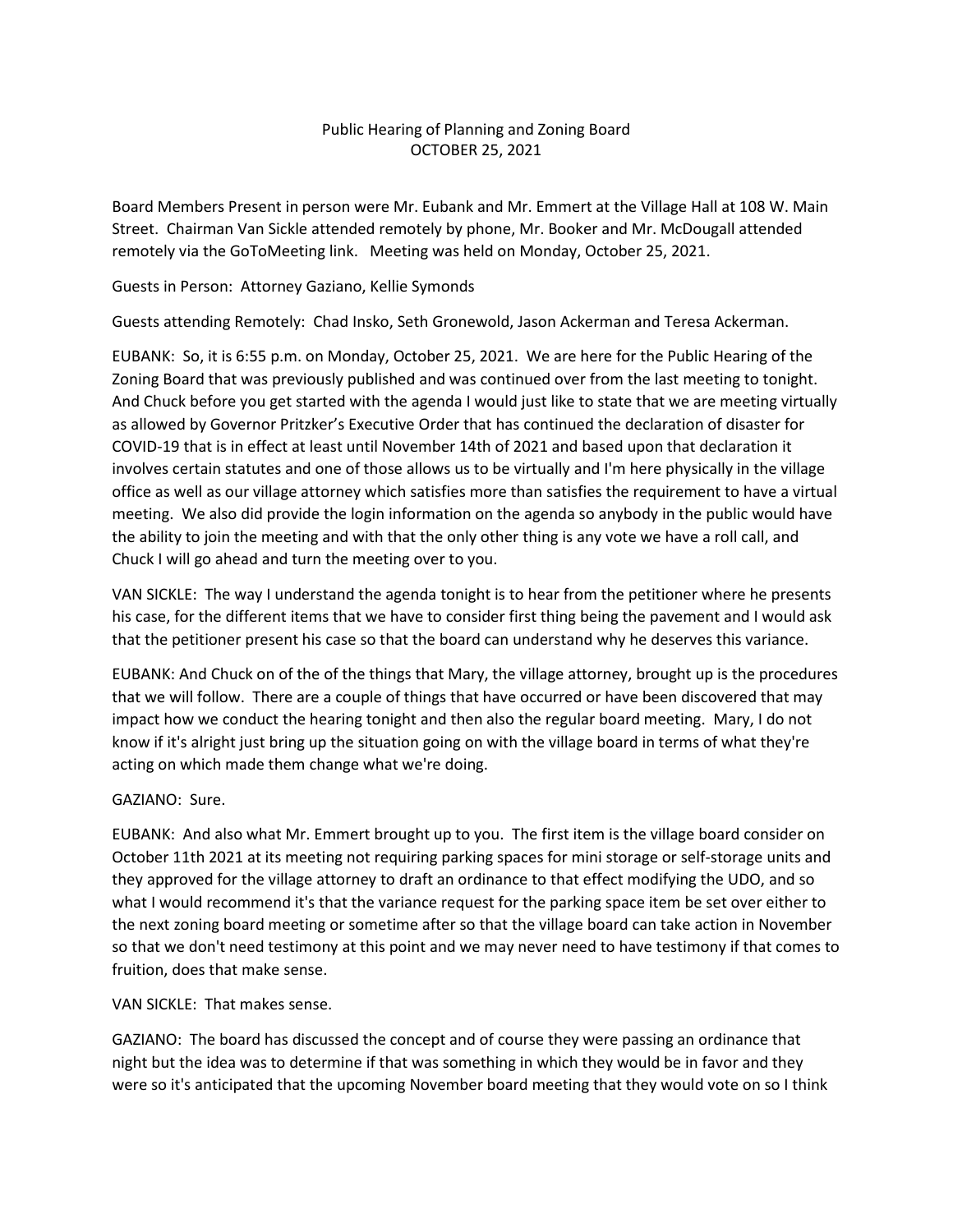that that's a very good suggestion to and that's just such that over so there's no, no reason to discuss something that may not need to be discussed, and may be a non-issue.

EUBANK: So, we would make that recommendation that the actual zoning board meeting but right now we don't need to have any testimony for that right now.

GAZIANO: Correct, assuming again because it is the petitioner who is the one who has the right to call forward, so it would be the Ackermans based on that information, should they indicate to us that they would be in essence not wanting to go ahead with that at this point in time, and the zoning board also has the right to say they are not considering it, and since it is their petition I think we should hear from them on that issue.

EUBANK: Jason Teresa since you're here online are you in favor of waiting until a later date to hear what the village board will do with the parking space issue, or would you like to proceed tonight with testimony regarding the parking space variance?

Mrs. Ackerman: We are in favor of waiting.

EUBANK: Are there any board members that feel they might object to anything like that? We have one, Mr Emmert.

EMMERT: Are the Ackermans ready to proceed to present what evidence they may have with respect to meeting and qualifying for a variance for parking? If you are, we could still have that evidence come in. If the village Board passes an ordinance, it just becomes moot why schedule and second hearing if they're all ready, if they're ready proceed now let's just proceed and see what the evidence is.

EUBANK: My thought is is that we will be taking up extra time for something that may not come to fruition, so if we take 10 or 15 minutes to hear about a parking space we don't need to hear about, I would rather set off for a later date and may never need that later date. So, if we set it for November zoning board date, we may not have to have hearing for that variance, because the board is already acted.

EMMERT: I guess with respect to the Ackermans, how long do have. Do you have anything other than your own testimony that you would be submitting for parking.?

Mrs. Ackerman: No, we just have our own testimony, and we would prefer to wait.

EMMERT: Okay, then you prefer then.

GAZIANO: Well, then I think to just to make it clear discussion was had at the village board not that people can't change their minds, but I can tell you that the idea was that yes, they wanted to go forward with that type of amendment just understanding they had to have an ordinance.

EMMERT: I was not anticipating there wasn't going to be lengthy testimony, so let's just get the public need time to get more evidence I'd have no problem giving them more time to get more evidence, but if all they have is their testimony and their ready to proceed now, why have a second hearing if one has to happen, I do not see anything new coming up.

EUBANK: Do they have the ability to withdraw their request and put it up for another date?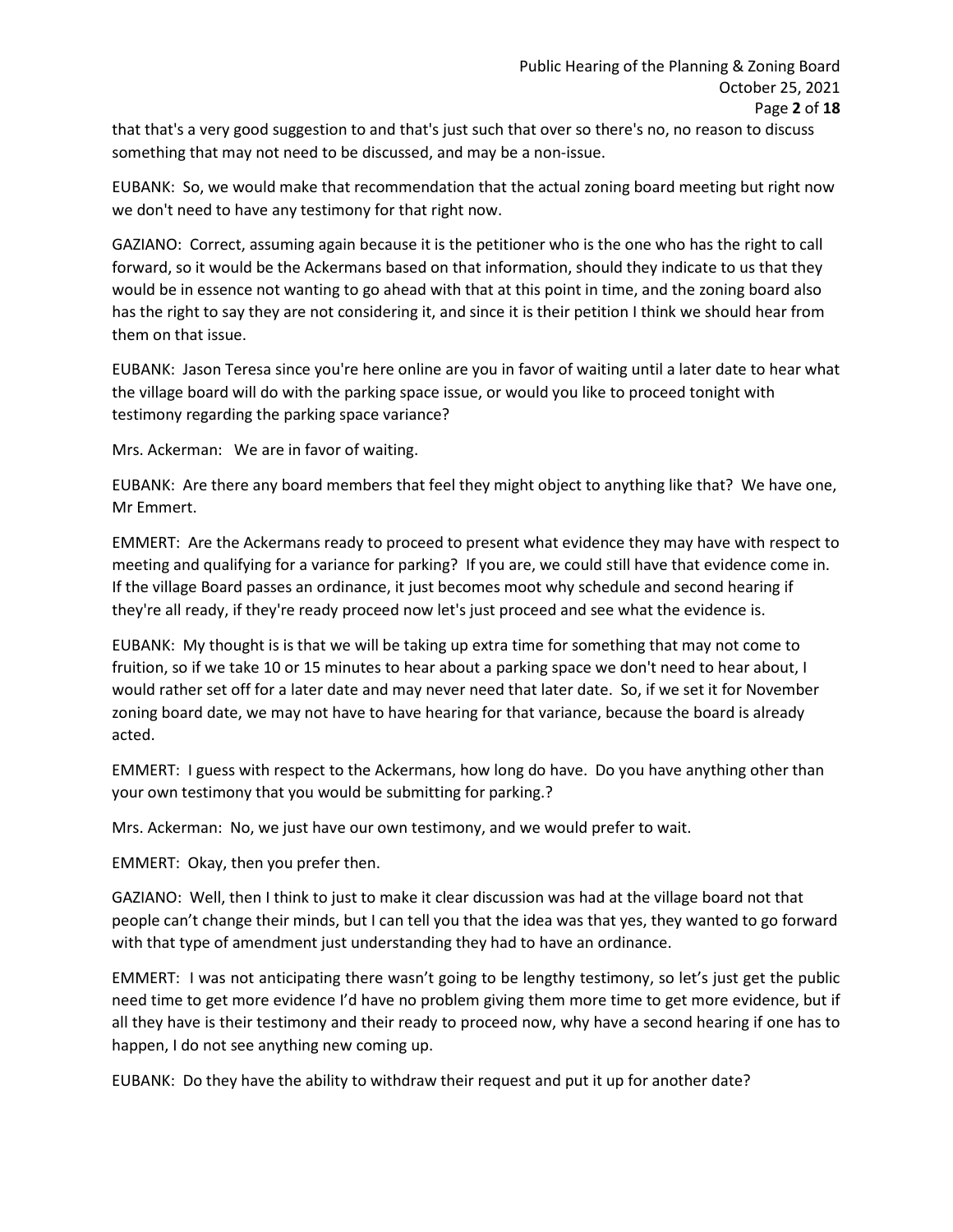GAZIANO: They can at any time withdraw their request for a variance.

EMMERT: But can they reapply for the same one?

GAZIANO: I do not believe there is anything have anything in our ordinance that gives a time period that says they can't apply within so long of a period of time.

EMMERT: The county has.

EUBNAK: There is not a payment requirement at this point so they wouldn't have to reapply and make a payment.

EMMERT: I guess I am thinking more on the behalf of the Ackerman's that it would save them from having to do a second hearing. But, if they would prefer, I won't object. I just think it was better to get the public hearing done and out of the way so that the evidence is matter of record. Then we can deal with everything else that we have, that was my thought. But, if they want to proceed, go and take a vote, that was just my thought.

EUBANK: Is anybody in objection that is on the Zoning Board to laying the Ackerman's, with their permission having it continue to another zoning board date.

EMMERT: That would be Public Hearing.

GAZIANO: For continued Public Hearing.

EUBANK: For a continued Public Hearing, does anyone have an objection to them asking for a different to continue the Public Hearing.

MCDOUGALL: No.

BOOKER: (was seen on camera shaking his head no)

GAZIANO: And speaking of the public hearing before I forget, as you know was advertised for the initial public hearing that was set in December, I mean September and then it was continued over to today's date which does not require additional newspaper notification, but the Zoning Board had asked that I give courtesy notification be given to all of the property owners within 250 feet, and I did that right after the meeting, so they all are aware of the continued date.

EMMERT: So, if we are going to continue I would think that we should do the same courtesy, so the only thing I can tell the Ackermans is that right now nobody is here, if you continue it someone might show up.

EUBANK: Okay, so with that then the only other item is we have the landscaping variance and Mr. Emmert did bring to the attention (unclear exchange).

EMMERT: We have the deposition of the.

EUBANK: Right, I want to bring the other one up.

EMMERT: Oh, I thought you said one.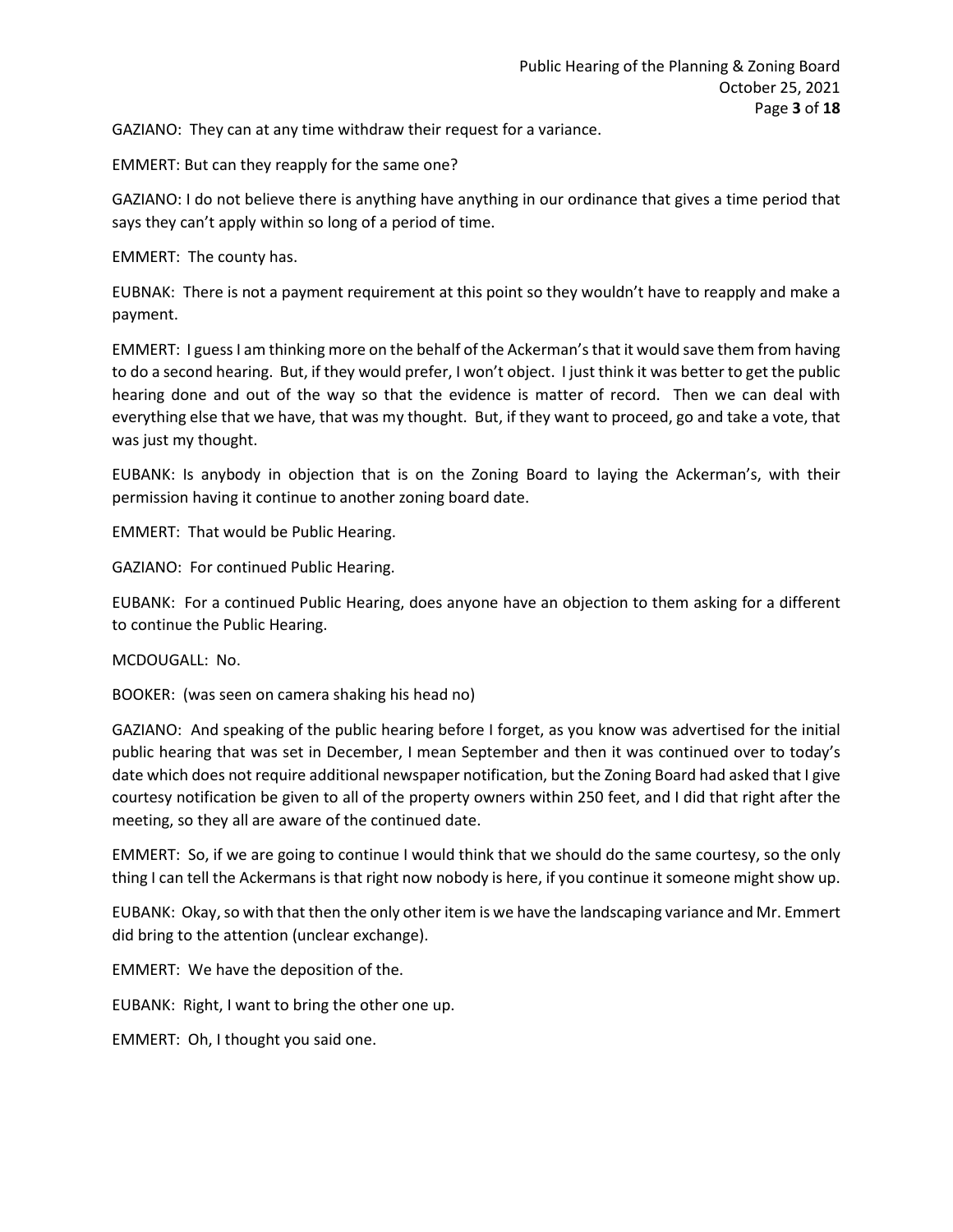EUBANK: So, we have another issue, the second issue is prior to the hearing being conducted for the third issue. The second issue is with regard to the landscaping requirement and MR. EMMERT had read through this in more detail and I'll let you explain your thoughts, but it sounds to me like it made sense.

EMMERT: I do not know that the ordinance requires landscaping for the type of use that the Ackermans are intending. I would still suggest that like the other request for variance that we proceed and hear their evidence, and the Village Attorney would then have time to research the issues I raise. It is the wording of the ordinance, the landscaping requirements caused by the creation and operation of parking and loading areas and parking and loading areas are referred to a number of times in the landscape requirements section. When you get to surfacing improvements, it talks about off street parking areas and driveways. Driveways are not included in the landscape requirement. Myself I don't know if there is any parking on the lot with respect to it being used as a storage facility other than the parking that might be required by ordinance now which will probably be rescinded. So, I think there is a question of, legally does the landscape ordinance apply? If it doesn't, you don't need a variance. I just thought of this about forty-five minutes ago when I was reading through everything Frank sent out and I just bounced it off of Mary and Frank and I think Mary should be given some time before she has to rule on it. But again, I do not see it taking lengthy testimony. So why not get the facts out, and then we may not have to vote on it, depending on what Mary says.

GAZIANO: And just for everyone's reference when you are reading what Mr. Emmert is referring to when he is talking Landscape Requirements, it is under 12.16 of the UDO *(Unified Development Ordinance)* that is Article 12.16, and the Surfacing Improvements is Article 12.15 of the UDO. Another thing too is that I think we would want input from the village engineer as well. Obviously, I am giving the legal opinion after looking at that, but I know that the village engineer had had thoughts previously as what was required, and I would at least want his input as well.

EMMERT: And so the other members know, those were attachments to the email that Frank sent out late this afternoon. So, if you print those out, you will see the 12.16 and 12.15.

EUBANK: And as Mr. Emmert pointed out, Article 12, the title of it says 'Off-Street Parking and Loading Requirements'. So, when you are looking at Article 12 you are reading what is in there it does appear to just strictly be for those items, so again we will want to read through that and make sure that how it applies and make sure that our attorney has the same reading of it. But as MR. EMMERT said and MR. VAN SICKLE, we will turn it back over to you, but we may want to move forward with the hearing on the landscaping just so we have it on the record, and if we decide it is not needed then the variance is moot, the request for it, but if it is needed then we have the testimony and make that decision.

VAN SICKLE: I think that is what we should do.

EUBANK: So, then the other thing, sorry Chuck, Mary mentioned before that we should read into the hearing record the procedure for the hearing or not, Mary what do you think.

GAZIANO: I think that, I sent an email as you know on September 28 to Jason and Teresa Ackerman, that all of you were copied on and that was information that all of you already had, but in more lengthened form. But, I had indicated in there procedurally how the hearings have to be conducted in accordance with our UDO. And so, I would like to read into the record these requirements, and then I can tell you at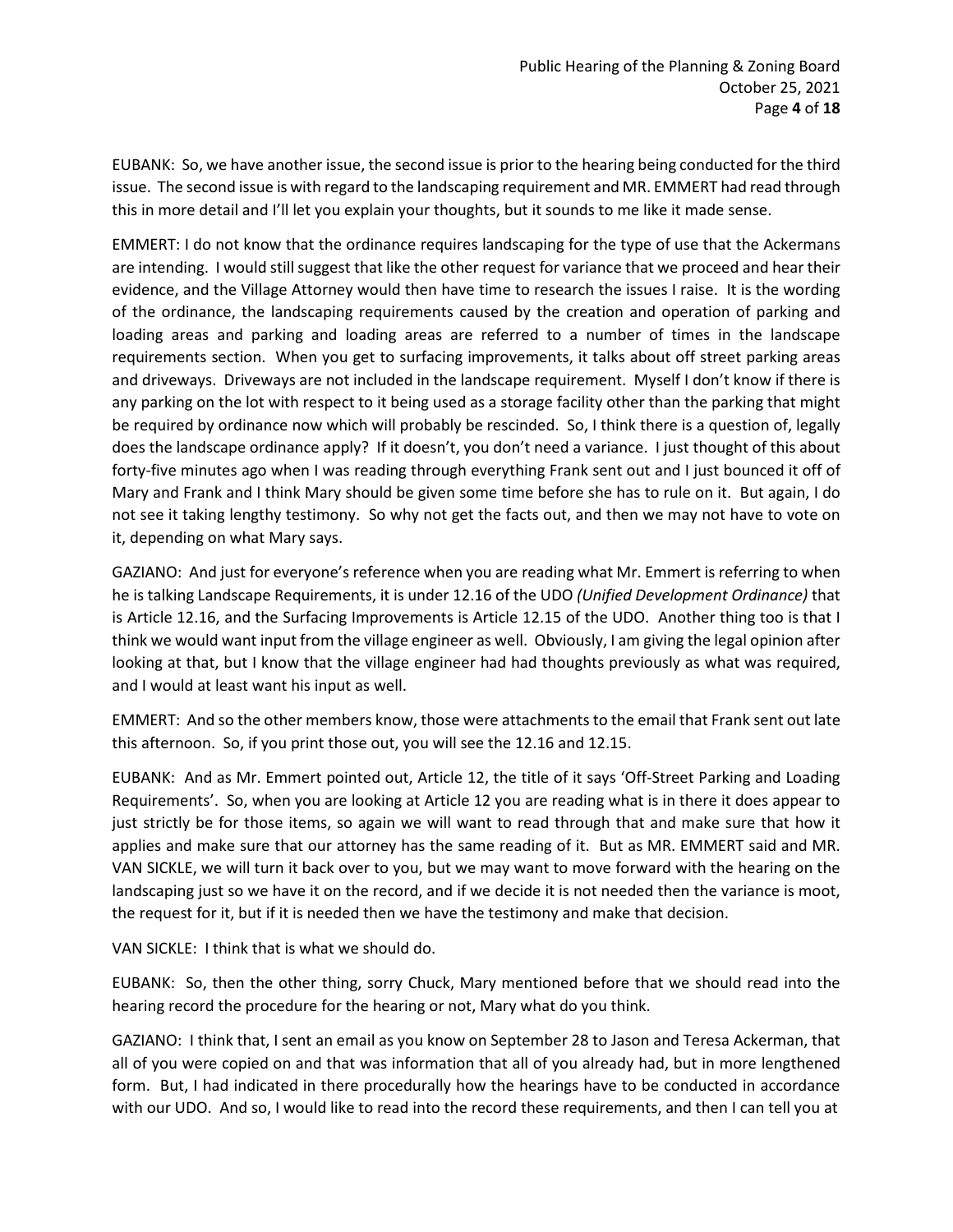least procedurally how I think it should go in terms of you know in what order. This is pursuant to the provisions of the UDO 15.03.03 and these are the hearing procedures that apply to the hearing itself

GAZIANO: Number one all witnesses shall be sworn , and parties or person who are not attorneys shall be sworn. And, two the petitioner is to present his or her case at the public hearing, which may include the presentation of documents, etc., and the calling of witnesses for examination by the petitioner. Three, the objector shall have an opportunity to cross-examine all witnesses of the petitioner after each has testified and examined all documents. Four, the objector shall present his or their case which may include the presentation of the documents, etc. and the calling of witnesses for examination by the objectors. Five, the petitioner shall have an opportunity to cross-examine all witnesses of the objectors after each has testified and examined all documents. Six, the petitioner shall be given fifteen (15) minutes to summarize as shall the objectors, in that order. Seven, a representative of the Village may testify as an individual for either party or appear on behalf of the Village. Eight, any person who is not a party to the hearing as a petitioner or objector, or not a representative of the Village, shall not have a right to testify unless formally called by a party to the hearing or the Village at the appropriate times mentioned above. The Zoning Board of Appeals reserves the right to call expert witnesses or postpone a hearing date until such time as said witness may be contacted to testify. Number nine, the Zoning Board of Appeals reserves the right to question the petitioner, objectors, and/or witnesses who may give testimony at any time during the hearing. And then ten, the Zoning Board of Appeals reserves the right to impose time limits upon any party giving testimony. So, that is procedurally, and as I see it would be the petitioner coming forth and presenting testimony on the petitions for the variance, and that we would take one at a time, obviously we would are not going to be dealing with three tonight, but however many, and take one at a time and as was contained in that September  $28<sup>th</sup>$  of 21 email that went to the Ackermans again information the Zoning Board already had. I listed out what the required findings are from the UDO, and what the required statutory findings are, such that when the Ackermans present their testimony upon being duly sworn that they should be addressing those particular matters that are contained in that email as to what the circumstances are for the granting of this variance. Typically, the petitioner, the Ackermans is the petitioner, would go forward and they would present their testimony and if there were any objectors here then they would have the right to cross-examine them. Then any objectors, which I understand are not here, but if there were any objectors then those objectors would give testimony, and then Ackermans would have the ability to cross-examine them in the form of questions. Then it is generally opened up to the Zoning Board, should the Zoning Board have any questions either of the petitioner or an objector, then you can raise those questions. The village also has the right to bring testimony of individuals if they feel if that is needed, as far as to help clarify things for the Zoning Board. Then questioning by the Zoning Board would eventually be closed upon a motion, then there would be a vote. I think we need to look at the three, they are numbered, the variances in the packet presented, and it would appear number one is talking about material that is to be used on the driveway.

EUBANK: So, at this point.

VAN SICKLE: That would be the internal drives.

GAZIANO: You said internal drives, is that what you said.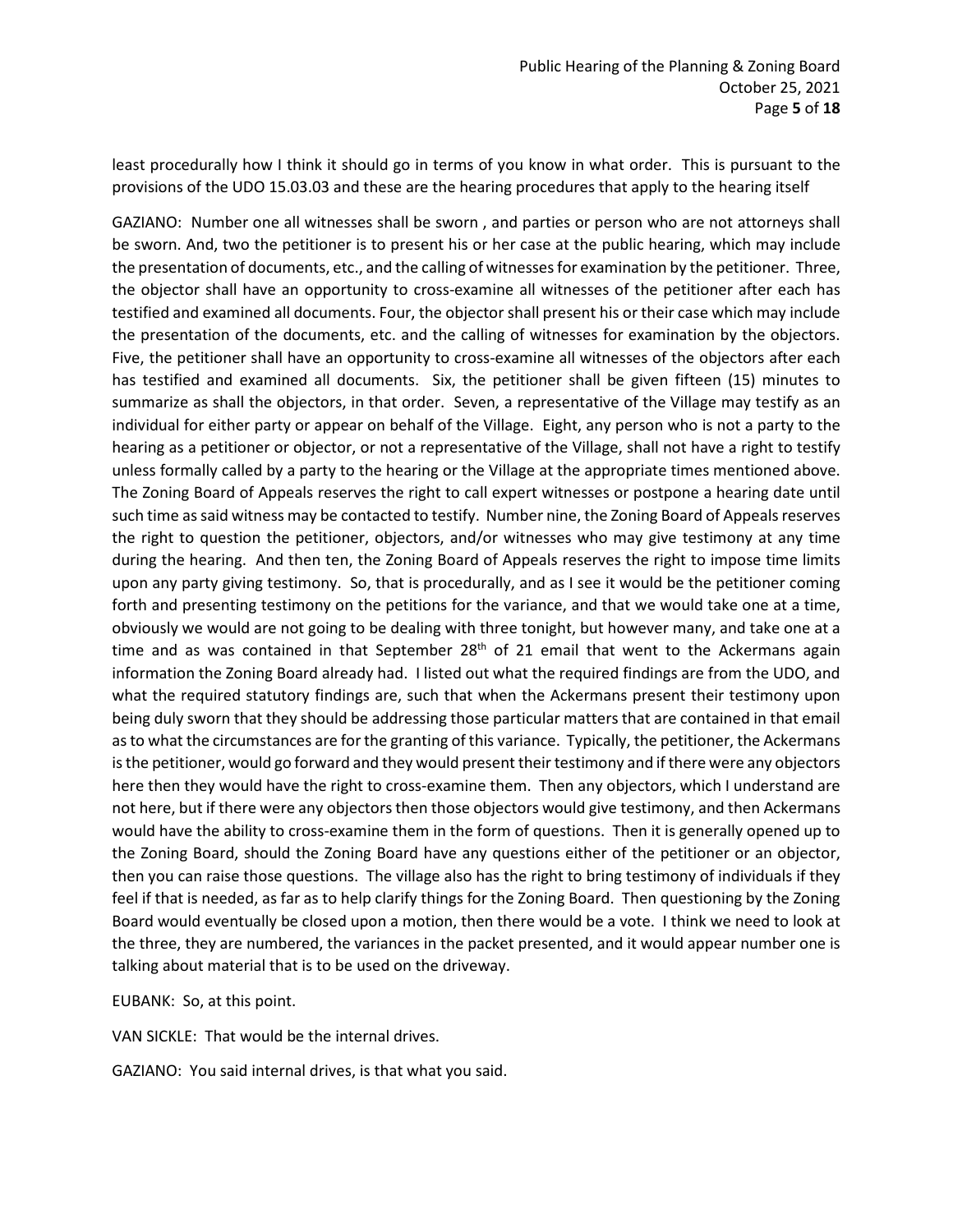VAN SICKLE: Yes, that would be the internal drives, not the drives, we have two drives one coming into the facility, and then the internal drives, what we are talking about are the internal drives.

GAZIANO: And so, I guess at this point procedurally we would need to have the, whoever is going to testify on behalf of the Ackermans sworn in and, Chuck did you receive from me that brief oath document that you would administer.

VAN SICKLE: No, I haven't received it.

GAZIANO: Because I had emailed it to you.

VAN SICKLE: Why don't you do the swearing in?

GAZIANO: Is it going to be Jason Ackerman, Teresa Ackerman or both who are going to be testifying or possibly testifying?

MRS. ACKERMAN: Teresa Ackerman.

GAZIANO: Okay, and is, just you Teresa are going to testify, is that right?

MRS. ACKERMAN: Correct.

GAZIANO: On behalf, Okay, and actually because the petitioner goes first I think we would wait (unclear conversation). Are you going to call Chad as well?

MRS. ACKERMAN: Yes, I would like to call Chad Insko.

GAZIANO: Okay, then if you are going to do that then, that is it, just the two of you. You and Chad Insko. With that I would ask you both to raise your right hand

EUBANK: Chad, you will need to unmute yourself.

GAZIANO: Okay, I ask you both to swear to tell the truth the testimony you are about to provide shall be the truth, the whole truth and nothing but the truth under penalty of perjury, and so say yes.

MR. INSKO: Yes.

MRS. ACKERMAN: Yes.

GAZIANO: Okay, all right then Mrs. Ackerman you are free to then to proceed on your petition number one, please be mindful that is in doing that you need to address because the board would have to make specific findings as to those variance things that are mentioned, qualifications that are mentioned, in the September 28 of 21 email that I sent to you.

MRS. ACKERMAN: Okay, so for our driveways, our internal driveways we used the IDOT CA6 Recycled HMA to promote drainage. Prior to our February 24<sup>th</sup> 2020 Zoning Board meeting Jason had already talked to Chad Insko regarding using like a porous material as it was more reasonably priced and would alleviate the hardship of using a solid surface. At the two 24, 2020 meeting MR. VAN SICKLE agreed that material would allow for rainwater to absorb rather than having a solid surface of the pavement. At the September 28<sup>th</sup>, 2020 MR. EMMERT questioned the need for the milled blacktop. MR. VAN SICKLE explained that the need was due to the stormwater runoff as was recommended by the village engineer and the public works director.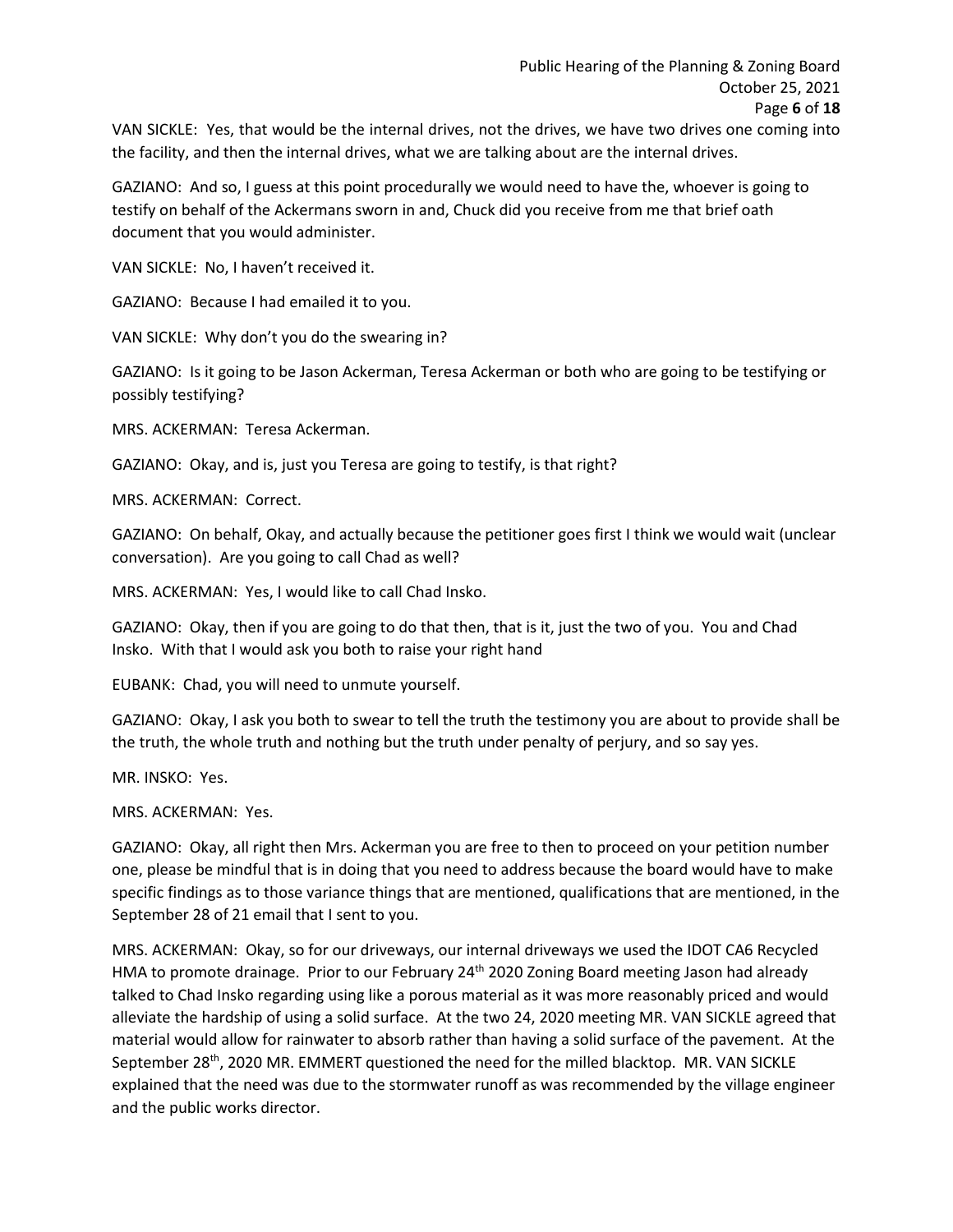GAZIANO: I just want to I guess to make clear to everyone that if this presentation is for the purpose of summarizing something that you are reading from, zoning board minutes. Then I would ask that you would so indicate to that would then make them part of a public record, but otherwise you cannot testify to what some other individual said without that individual giving testimony because that would be hearsay. So, again.

MRS. ACKERMAN: Yes, those are direct quotes from the minutes of the meetings of those dates.

GAZIANO: Okay if there is anything you are going to be stating from those that isn't a direct quote then please so indicate (unable to clearly hear the end of this statement).

MRS. ACKERMAN: Okay, drainage tile was also installed in all of the internal drives. The porous nature of the material would allow for drainage into the tiles which are connected to the village storm sewer and a solid surface would not allow the tile to do its job. So, I have one question for Chad Insko. Do you feel that the IDOT CA6 Recycled HMA along with the tile were favorable for this project?

MR. INSKO: I do.

MRS. ACKERMAN: Okay, that's all. Thank you Chad and that is all I have to present for the internal driveways.

GAZIANO: As to, you did you receive, correct, the September 28<sup>th</sup> of 2021 email that I sent to you and Jason, correct?

MRS. ACKERMAN: Correct.

GAZIANO: Are there any, anything you wish to address. The burden is on you as the petitioner that address any of those areas that are listed as the required findings that come from the UDO, and in addition to the statutory requirements, is there anything in your testimony that you wish to address that answer or respond to any of those areas that are listed?

MRS. ACKERMAN: I feel like we have addressed all of those areas in my summary.

GAZIANO: Okay, and does that conclude the testimony then of you as the petitioner and any witnesses you may have?

MRS. ACKERMAN: Could you repeat that last part?

GAZIANO: Does that conclude any testimony of yourself as to the that particular variance as well as any witnesses you have?

MRS. ACKERMAN: Yes.

GAZIANO: And we do not have any physically present objectors, and doesn't appear that there are any objectors that are online, is there anyone who is appearing virtually who wishes to object to this variance request?

Time was given for a response, there was no objection was made.

GAZIANO: Then, before we open it up to questions by the board members, it was stated at a prior meeting that the board wished for Seth Gronewold, the Village Engineer, to also be present for any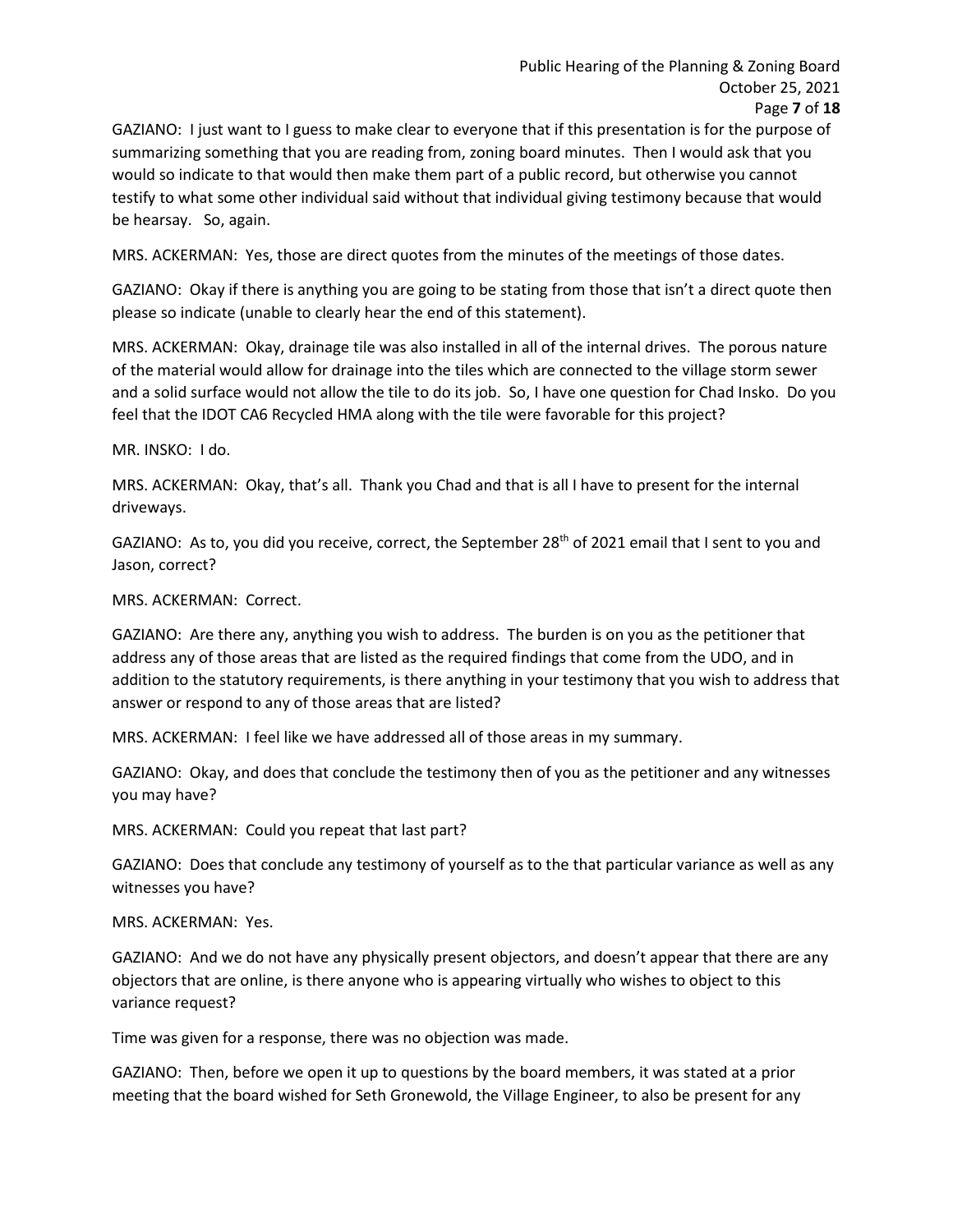questions that they might have of him and also that Chad Insko be present and that is why we had asked them both to be present. So, is there, before we get into the questioning, is there any testimony that any of the board members would like to hear from either the Village Engineer, or Chad Insko who is Public Works Director, where you may direct your questions to either of them or to the petitioner?

EMMERT: I do have questions. I do not know who is going to answer it, if Mr. Ackerman could be sworn, I would like him to be placed under oath, and then also Mr. Gronewold. I am not sure who has the answers to the questions I am going to ask. I think it would easier for me to ask the Ackermans, Jason may know something, if you wouldn't mind Jason.

GAZIANO: So, Mr. Ackerman and Mr. Gronewold as well, if you would raise your right hand. Do you solemnly swear that the testimony that you are about to give to be the truth, the whole truth and nothing but the truth under penalty of perjury? If so, please say yes.

MR. ACKERMAN: Yes.

MR. GRONEWOLD: Yes.

EMMERT: Jason, there is a, directly to the north of the subject property I think there's some grain bins on it. Do you know the property I am talking about?

MR. ACKERMAN: Yes.

EMMERT: OK the drives on that property are gravel, correct?

MR. ACKERMAN: Yes, as far as I can tell it is. Yes.

EMMERT: Okay, Thank you. Now there some property immediately to the east of the subject property. Are you the owner of the property, east?

MR. ACKERMAN: I'm sorry what now?

EMMERT: Are you the owner of the property directly east of the subject property?

MR. ACKERMAN: No.

EMMERT: Okay, are you familiar with that property, directly east of the subject property?

MR. ACKERMAN: Yes.

EMMERT: The drives on that property, some of those drives are gravel?

MR. ACKERMAN: Yes, but some of those are recycled HMA as well.

EMMERT: At the present time there is no parking area or drives to the immediate east, which are 6" thick asphalt, correct?

MR. ACKERMAN: How would I know if they are 6" thick?

EMMERT: Is there any asphalt really in good shape on the property to the immediate east to your knowledge?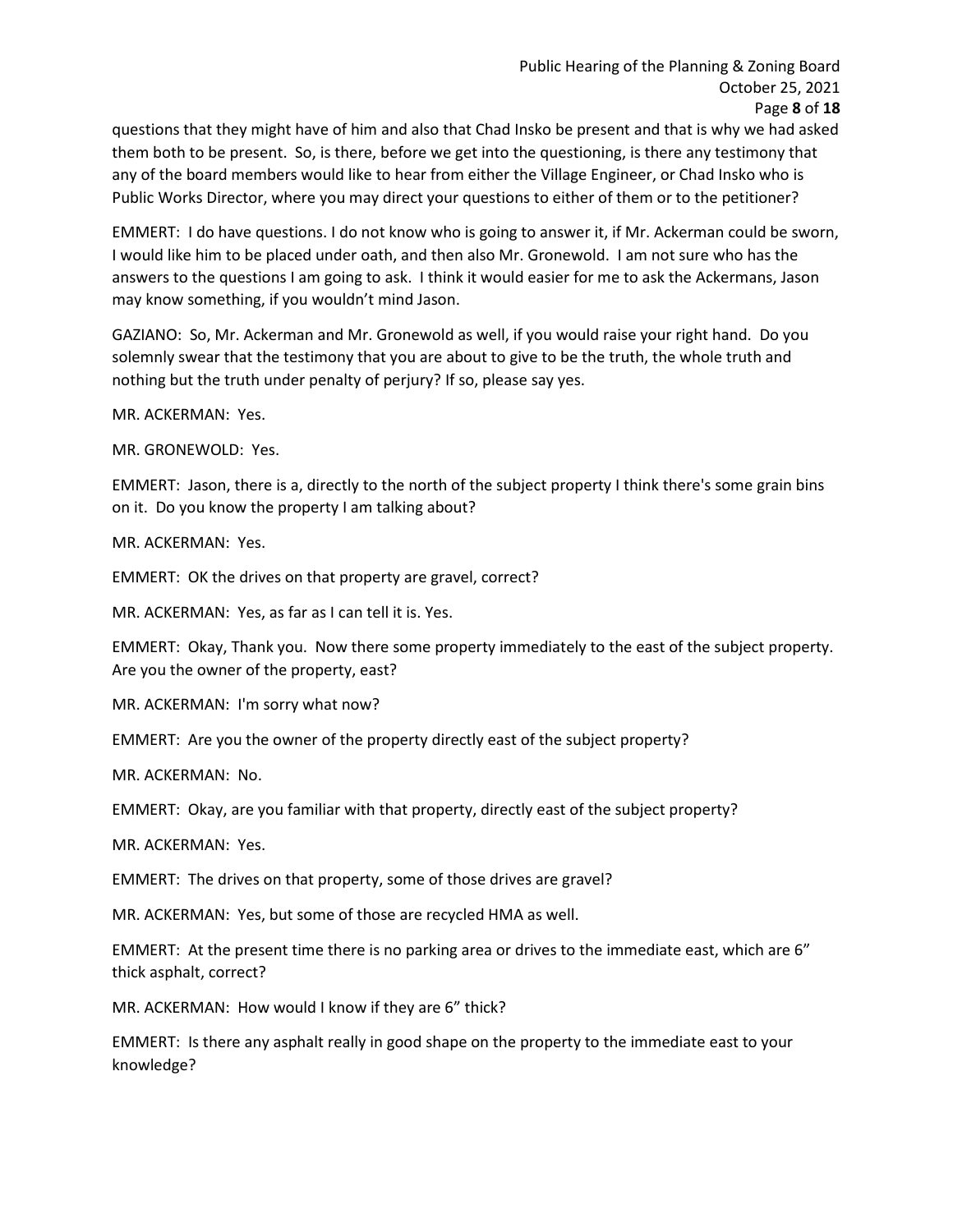MR. ACKERMAN: As a non-professional, I would say no. But I, I again, I don't know, but I believe it is HMA.

EMMERT: To the best of your knowledge, to the best of your knowledge there is not 6', not 6" thick asphalt on the property directly east of the subject property, which is used for the drives, and for any parking on that property.

MR. ACKERMAN: No.

EMMERT: What I said was correct?

MR. ACKERMAN: HMA, mostly. Recycled HMA.

EMMERT: Okay.

GAZIANO: Is there any on that property that is just asphalt, and if so (unclear at the end of the question).

EMMERT: To your knowledge?

MR. ACKERMAN: No.

EMMERT: Thank you. With respect to the drainage, I guess do not know if this would be Chad or Seth, does the stormwater, am I using the correct term, would this be stormwater drainage pipes in the area concerned about not being able to handle the water flow from the subject property if it is blacktopped?

MR. INSKO: Your reference is stormwater, and that is correct. I don't fully understand quite your question of it, other to answer it that our stormwater inlets in that area, but to answer your previous questions, all of the adjacent commercial or industrial properties are covered in Recycled HMA.

EMMERT: Okay, thank you. Right now I am going just for stormwater, and I have heard testimony that one reason we need, the Ackermans need the subject property need to have the HMA is so the water can soak down through the material. If it was hard surfaced hot asphalt there would be a lot of runoff, a lot of water runoff and that would cause a problem with the stormwater pipes, because the stormwater pipes cannot handle that much runoff. Is that correct?

MR. INSKO: Recycled HMA allows some level of infiltration, which is kind of a buzz word right now for stormwater management. There is some infiltration with crushed aggregates.

EMMERT: Okay, let's say that the entire subject property had hot mixed asphalt. Given the amount of roof space on the building would the stormwater drainage in that area be able to handle that much runoff, if it was solid paved hot mix asphalt?

MR. INSKO: That's quite a technical question, that would require technical data to respond to it appropriately. Case in point, I would reference when the school district added the parking for the bus garage. Due to them going to paved asphalt, they did have to put in a retention pond. If they had left that site crushed aggregate just to make it more layman's terms for all of us, if that recent project at the school district bus garage had remained crushed aggregate, they would not have had to increase the sizing of some stormwater management. Again, that is a technical question, that would require data to answer appropriately.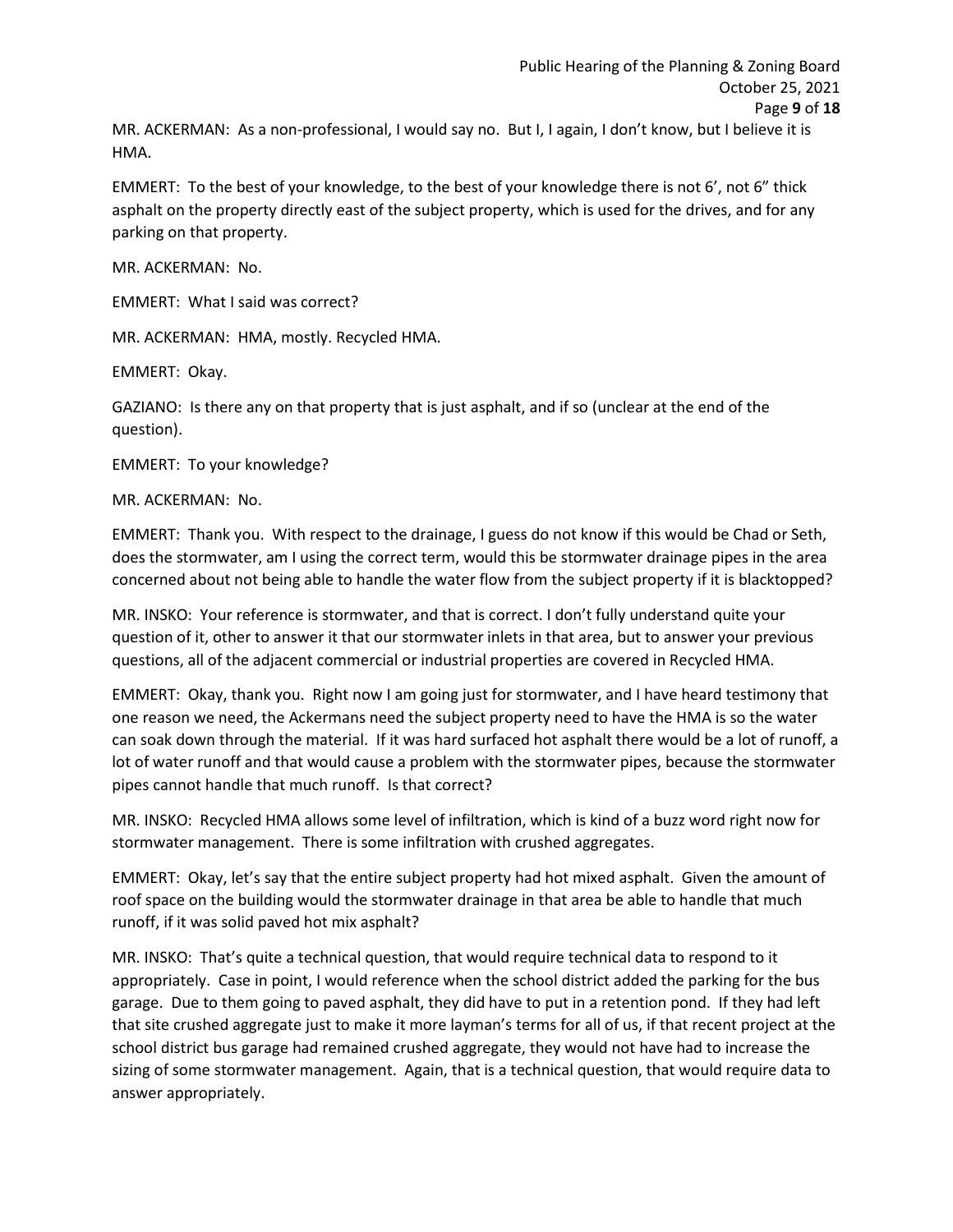EMMERT: Does our village engineer have the answer to that question?

MR. GRONEWOLD: No, like Chad said, you would have to actually have to run the computations to verify. I would say that, provided that if storm sewer installed on the site with hot mix asphalt. I would not see too much issue with drainage in that area.

EMMERT: You would not see a problem with drainage if it was hot mix asphalt, the storm water?

MR. GRONEWOLD: I can't say for certain without having run the calculations myself. But, I would say that if storm sewer piping was installed and connected into the Village's storm sewer I would not anticipate a appreciable difference in what is installed now and what would be installed with an HMA application.

EUBANK: So, if I am asking a question, and getting confused what HMA is then. Because in my mind when I drive by the location, I drove by there tonight before the meeting tonight, I see it's kind of crumbled up stuff, that stuff that's kind of like gravel almost and it's porous so that when water comes down it actually goes into the ground and I'm also hearing hot mix asphalt as being equated to what I have on my driveway which is solid asphalt which is impervious to rain there is no drainage inside of that. It all has to go off of the driveway so I'm getting confused as to what we're talking about, my impression is that if it's cement or if it's complete solid asphalt which I thought was hot mix asphalt that isn't pervious to rain and the rain has to all drain off the roof drain off driveway and drain off the roadway into a sewer. What we currently have on there, which is CA6 recycled, that's different than hot mixed asphalt.

MR. GRONEWOLD: Correct, hot mix is paved and is what you would typically see on roadways and driveways. What is installed is Recycled Hot Mix Asphalt millings, in a CA6 gradation, and that would be the difference there. You are correct that the hot mix, the recycled hot mix asphalt has more of a imperfi..more pervious nature to it as it is not a solid mat. In engineering technical world, it is still considered an impervious surface, but it is more pervious than if you were to install hot mix asphalt. So, it is not as pervious as say regular ground or grass seeded areas, but it is more pervious than what hot mix asphalt would be.

EUBANK: I know that we have an in our, we have a chart, but it doesn't actually address that particular ratio. Thank you for explaining that.

EMMERT: My question is were going towards is this storm water drainage pipes in the area are they sufficient to handle that much drainage if it is solid hot mix with all that rooftop and you're saying you do not know unless you would do the calculations, correct?

MR. GRONEWOLD: That's correct, you would, before you say something, you definitely want to make sure you have the numbers in hand to prove that.

EMMERT: Now the drainage, that was installed at the subject property was installed many years ago, correct, the underground pipes?

MR. INSKO: Correct, the practice stormwater infrastructure is very very aged and is part of probably some of the earliest days of the village being improved.

EMMERT: Okay. So, we are talking over 30 years ago, correct?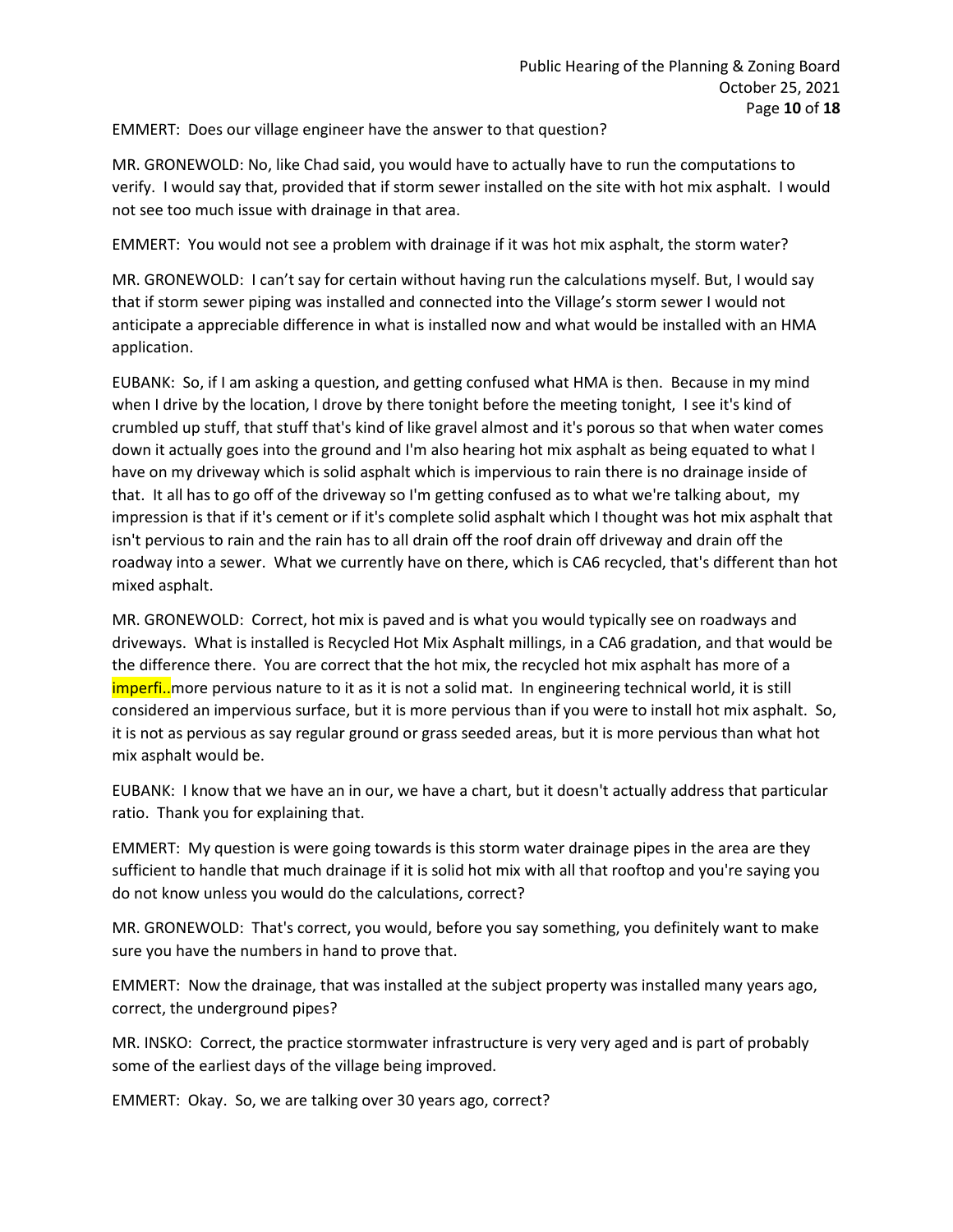MR. INSKO: Definitely.

EMMERT: And now if we were to compare that with the current improvements that are made say down towards the corners with the modern technology, the modern way that we're putting in the stormwater drainage. Are the pipes bigger now than what they were?

MR INSKO: That all evolves around the tributaries storm water. It all depends on the feeder, we have much much stricter calculation requirements for stormwater release rates, how many feet per second, and where that area is discharged. Stormwater management is a huge utility endeavor that definitely cannot be covered in tonight's meeting.

EMMERT: I was just wondering if current requirements, if engineering requirement would have pipes be larger now than what they would be in the past, so that they can handle more stormwater than the old pipes could

MR. GRONEWOLD: I would not say that there is any real data that substantiates bigger pipes now than previously. It's a factor of different things, different rainfall events, climate change occurs, and differences in codes, what stormwater retention is required, what the release rate allowed. All of those things factor into the sizing of the storm sewer, so I would not say that there is a consistent, I guess trend that pipes are larger now than before.

EMMERT: Chad, did you tell the Ackerman's that they needed to or could use the, is it the crushed, the recycled hot mix?

MR. INSKO: Going off of memory, this is probably a two- or three-year-old project, I am sure that there was discussion our, my statement would have been we did not see an issue with that, and that we see it used commonly in the existing area down there, and we use it ourselves along roadways with very favorable results. It compacts and does not get lost and drug around out in the streets as easily as traditional CA6 limestone gravel. Again, in layman's terms, it allows some pervious nature verses being impervious, and esthetically it is typically pleasing. I know I would have commented that it would have been being seen as favorable and I do believe it was one of the early findings of Ackerman's engineer that it did not fit the article of the UDO exactly, but it was put to the Zoning Board I understand, due to a later document of August 17<sup>th</sup> from Jeff Lightenhelm that the Zoning Board had received approval of the recycled asphalt. Again, that existing industrial-commercial area it's used routinely at the existing sites, and as your questions earlier brought to light the immediate neighbors to the east and to the north, I can comment the one to the north is recycled asphalt. Those folks did not have to ask permission, they were existing, but we saw no reason that it is a negative to this development. It is pretty common for storage units in many other communities, I have seen it routinely. Then again,

## (brief incoherent overtalking of more than one speaker)

## EMMERT: Go ahead.

MR. INSKO: I was just going to say it is has a level of permeability for soaking rains where you will not get ponding and puddling. I agree with the Seth that it is still deemed impervious by definition but in common terms it is more pervious and allows some infiltration.

EMMERT: Jason you just heard Seth, or Chad's testimony?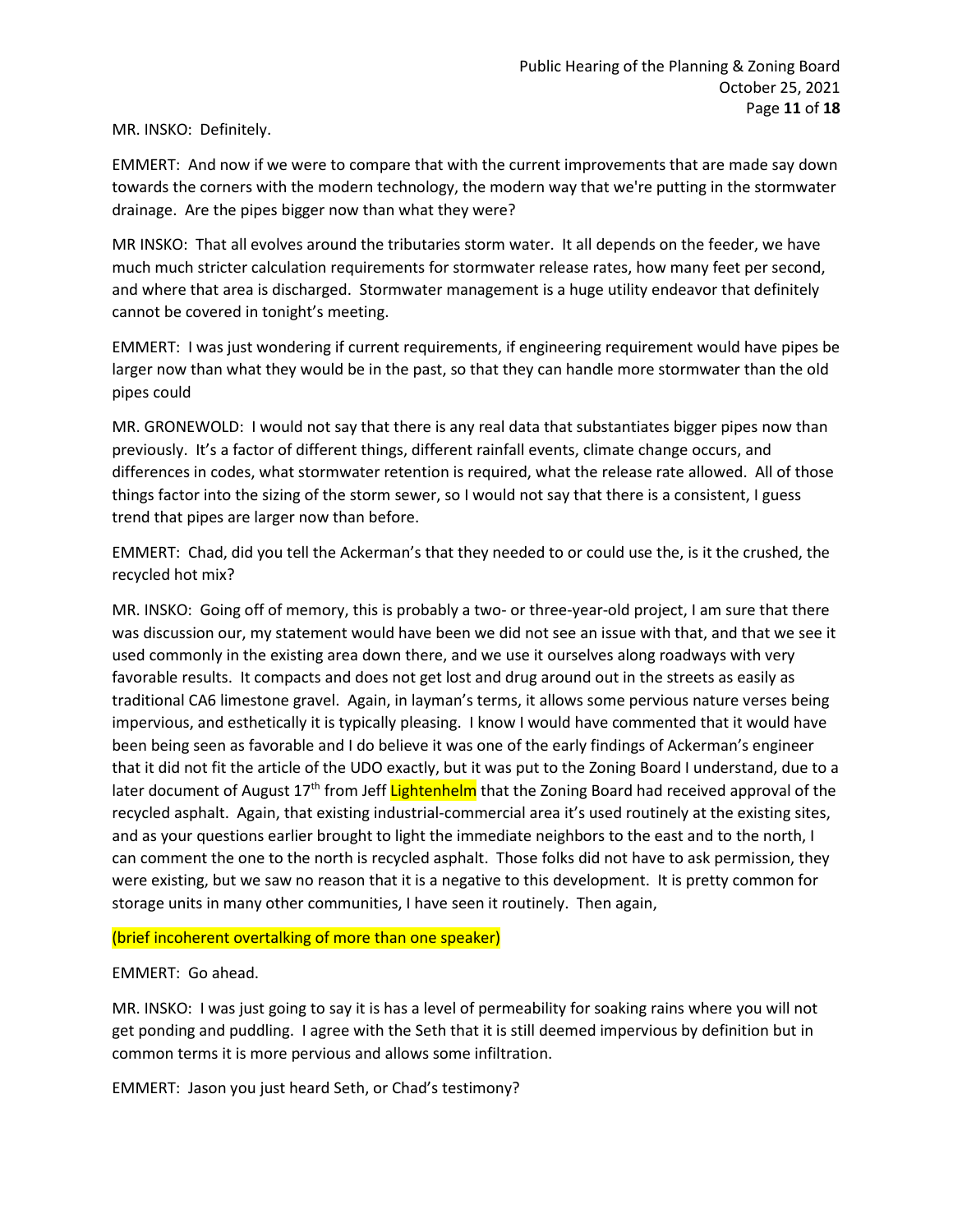MR. ACKERMAN: Yes

EMMERT: Do you remember him telling you things like he just said?

MR ACKERMAN: Yes, to the best of my knowledge, we had discussion like that.

EMMERT: Did you relay upon those statements when you put the Recycled milling material on the subject property?

MR. ACKERMAN: Yes.

EMMERT: You had discussions with the Zoning Board about using the recycled milling product previously, correct?

MR. ACKERMAN: Yes.

EMMERT: And, it was your understanding that the Zoning Board had actually approved the recommendation to change the zoning from Two Family to Business, so you thought that project was good to go, correct?

EMMERT: So, when you started using the recycled milling, you thought that you had the approval of Chad and you thought you had the approval of Zoning Board to do that, even though a variance had not technically been given you?

MR. ACKERMAN: Yes, because we had the permits.

BOOKER: Frank, this is

EUBANK: Yes

BOOKER: This is Mike Booker, I have a couple questions. First of all forgive me if these questions have been asked, I am having considerable difficulty hearing the questions from the Village Board room, getting some feedback and auditorium sound. But, I would like Jason and Teresa if in their discussions with Chad Insko, about the recycled HMA did they consider that to be, receiving final approval to proceed with using recycled HMA.

MR. ACKERMAN: I guess, Yes. But, also with the approval of Zoning, or Building Permits we proceeded further, yes.

BOOKER: And, to Mr. Insko did you consider in your conversations with Jason and Teresa Ackerman on the discussion on using the recycled HMA, did you feel like you were giving them final approval for that.

MR. INSKO: I thought as thought that our conversation, that it was an idea, an amenable idea, and as the UDO had recently been passed, it had not been an issue that was in front that it would not going to be allowed. But understanding that I was not the final say on that point, and also made clear I only speak to what is going on in the right-of-way, and that the rest has to go through the review process. I do know it came as a surprise to both parties that at the review process that the requirement that would need to be met or varied. Again, I have a letter of August  $17<sup>th</sup>$  of 2020 that to my understand from ARC Design, I mean I could read it if you like, "Our client has received approval of the recycled asphalt as a pavement surface at the recent zoning meeting and is pursuing the same approval from the village board". So August 17th of 2020 I was off the impression that that item had moved on I still say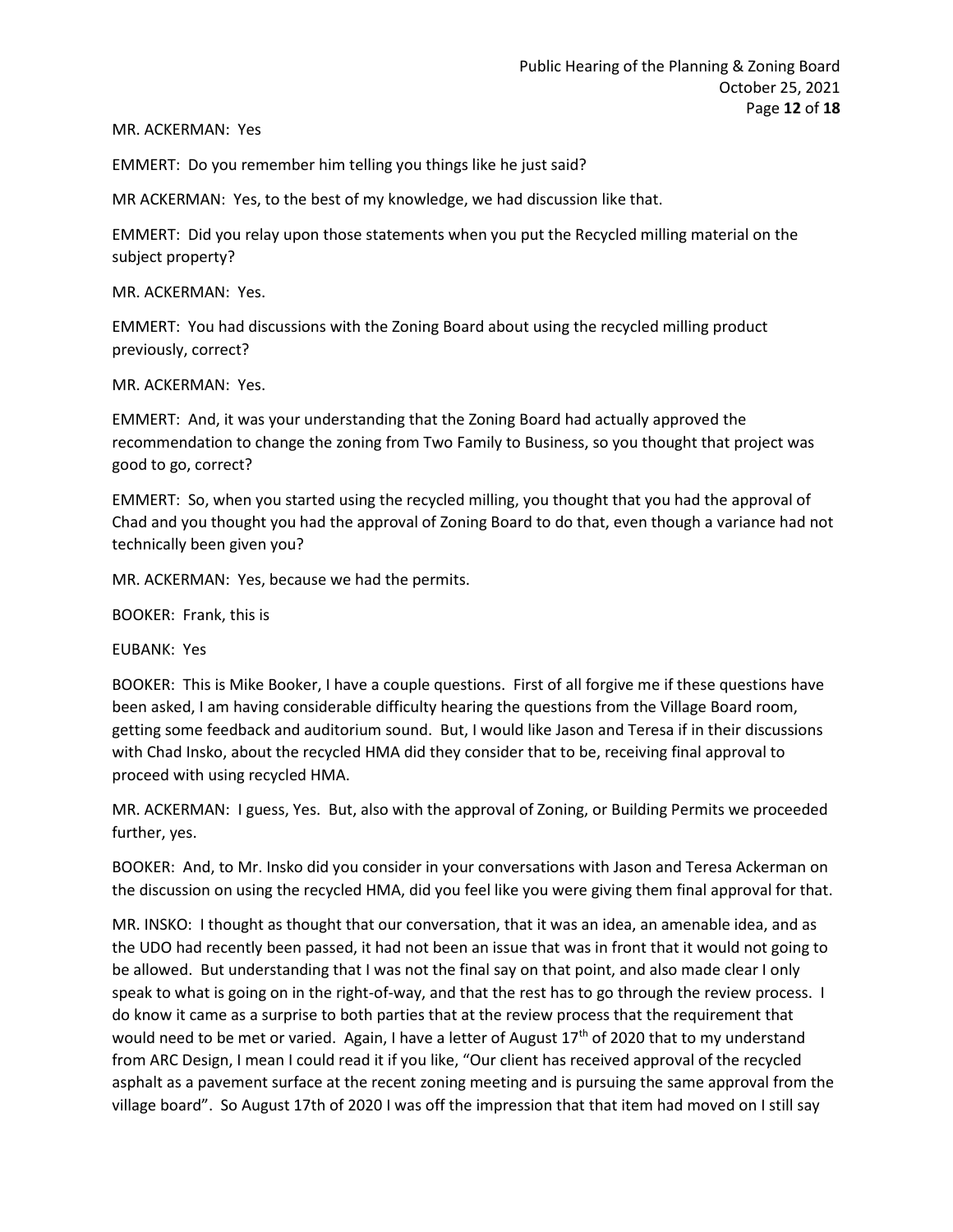and continue to say that in that area in that application it is a reasonable surface and I will say wholeheartedly with no doubt that when Mr. Ackerman first w

as talking about this project that was one of the things that we discussed and as a matter as a layman's matter would there be anything wrong with that and myself and my staff said no that's common practice it's a good material and for reasons previously stated it works out in a in a good area, in a good way.

GAZIANO: I just want to interrupt. He was reading from a letter from Jeff Lightenhelm. It is not something the board will be able to consider because that's hearsay, he has not been brought forth.

MR. ACKERMAN: I would like to add too that the prints were signed off by Jeff Lightenhelm and approved by the board.

EMMERT: What is the width east to west of the subject property not including the right-of-way?

MR. ACKERMAN: I do not have that in front of me, I will not have it exact. I will have to look it up.

EMMERT: Where would you look it up at, is it something you can do relatively quickly?

MR. ACKERMAN: Hold on one second. I believe it says here, 128.2'.

EMMERT: Does that include right-of-way?

MR. ACKERMAN: No.

EMMERT: You do not know, correct?

MR. ACKERMAN: No, it does not include right-of-way. But that is East to West and is different on the Main Street end then on the south end, it is a little bit longer on the south end. It is 128.2 on Main Street, and not including right-of-way.

EMMERT: Jason, if you would have used hot mix asphalt that would have increased the cost of paving the drives significantly, correct?

MR. ACKERMAN: I never priced it, but yes, it is much more expensive.

EMMERT: Thank you.

GAZIANO: Is there any other questions from any other Zoning Board members, of any of the people who have testified namely Jason Ackerman, Teresa Ackerman, Seth Gronewold, or Chad Insko.

BOOKER: This is Mike Booker, I have another question I would like to ask of our engineer, if it is his opinion if the strict adherence to using either **portland** cement or asphalt would have precluded the completion of this project or prevented the completion of this project.

MR. GRONEWOLD: I guess I am not quite understanding the question. The only thing that, the only reason that was a discussion is because the code calls for hot mix asphalt or concrete, anything else that needs, that is approved has to be approved by the Board via a variance. That is the only reason why it is being discussed. I guess, I do know if it would have, that is more of a budgetary thing as far Jason and Teresa if they would have been able to afford to install the hot mix asphalt and associated storm sewer.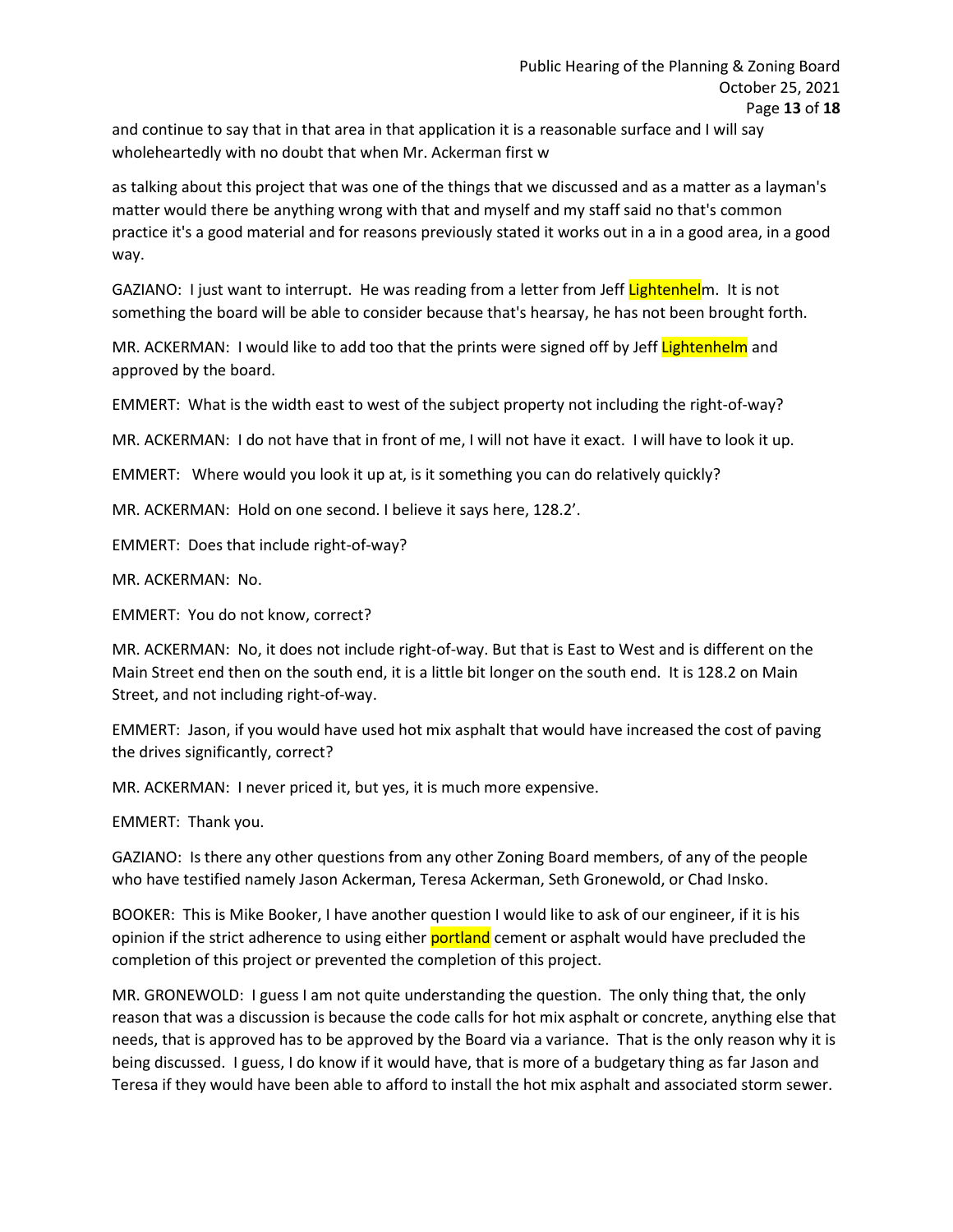BOOKER: So, it wasn't the geography, slope or the drainage that prevented the use of a harder surface.

MR. GRONEWOLD: Not to my knowledge. It was not submitted that way for review.

BOOKER: Would you consider the recycled HMA a step down or slightly, or what I mean by a step down, as step down as an acceptable lesser material than asphalt or concrete but better than dirt or gravel?

MR. GRONEWOLD: Yeah, I would that in many applications that the asphalt millings are a middle ground between concrete and hot mix asphalt as opposed to a regular gravel paving surface.

BOOKER: Thank you.

VAN SICKLE: Just so it is a point of clarification. We keep talking about recycled HMA, but Jason has given me his invoices, but he actually bought recycled RAP. I know there is differences, I just want to make sure it is clarified for the record.

EUBANK: Seth, do you know what recycled RAP is and what that stands for?

MR. GRONEWOLD: Yeah, it is reclaimed asphalt pavement, it is essentially the same thing, really. RAP is Recycled Asphalt Pavement, we are talking about the same thing, just different terminology.

EUBANK: Okay, that is good to know, thank you.

MR. GRONEWOLD: There are too many terms, too many different terms for the same thing .

GAZIANO: Any other questions by any of the Zoning Board members?

EMMERT: Jason how thick is the material that you placed on the drives. How many inches?

MR. ACKERMAN: 10 inches.

EMMERT: That would be, if you were to have to remove that 10 inches of material, that be a very difficult job for you, wouldn't?

MR. ACKERMAN: That is correct. As difficult as pulling out the dirt that was there.

EMMERT: And right now you have no place that you be able to haul all that material to, if you did have to pull it out?

MR. ACKERMAN: Correct.

GAZIANO: Does anybody else have any further questions for this particular variance request?

GAZIANO: There are none, then MR. VAN SICKLE do you feel they are ready to take a vote on this particular variance as everyone knows that this is the one thing that variances are decided by the Zoning Board and does not go to the full board. We can close the discussion on that if everyone is finished.

EMMERT: I guess I have one more question. Mr. and Mrs. Ackerman, after hearing all the questions and the answer to those questions, do you feel that you are finished with your presentation, or do you feel like you need more time to maybe to come up with more evidence?

MRS. ACKERMAN: Yes, we are finished.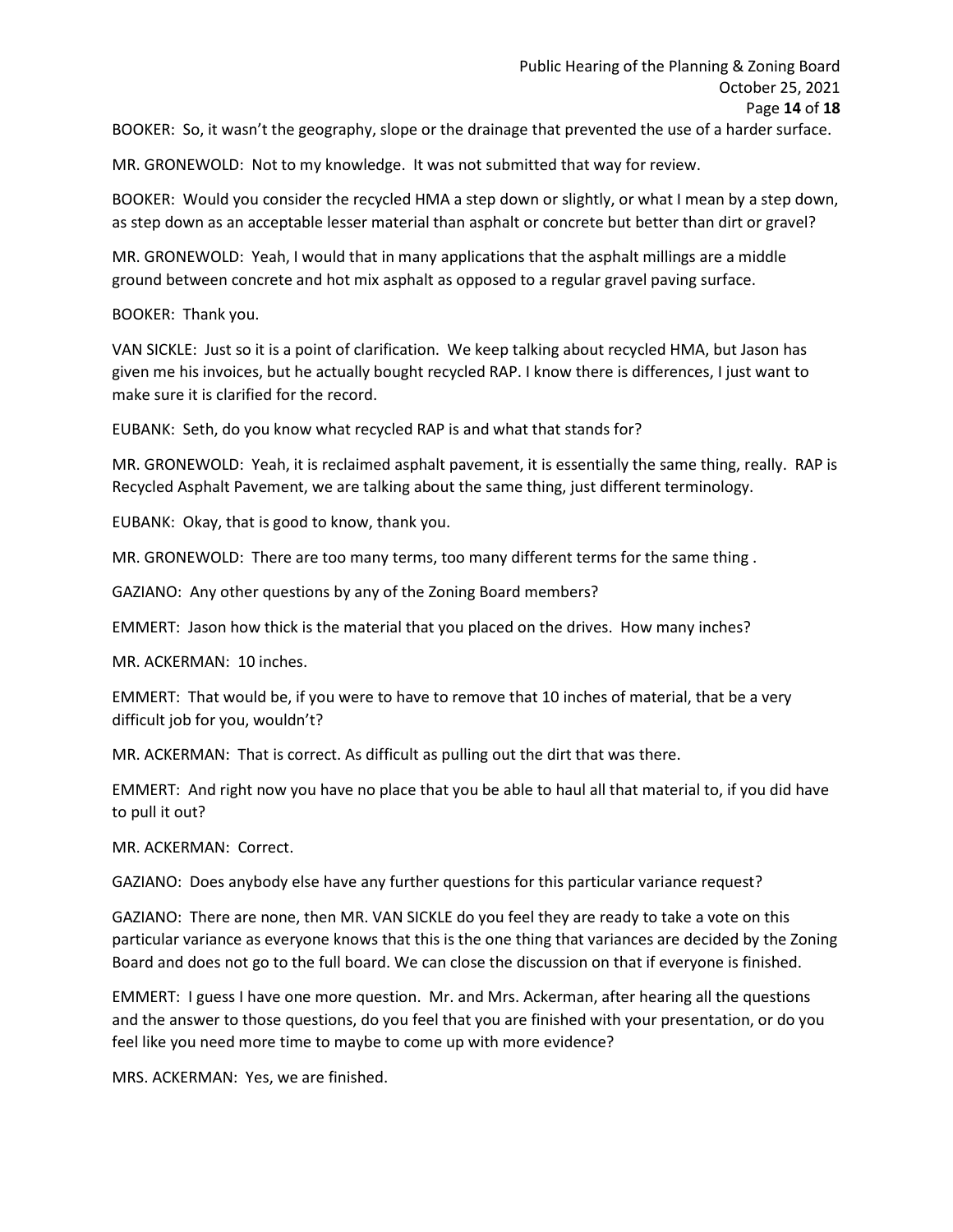### EMMERT: Okay, that is it.

GAZIANO: Okay. Then I believe if there is no more, we can close the discussion to that particular variance request. Then you know from the material you have, that is in the labeling of #2 of the variance request has to do with the parking which I believe it is going to be put over to another time, if necessary. Then we get to the request for number 3, which is the variance request number 3, which is the landscaping requirement variance. So, with that everyone has been sworn, Mr. and Mrs. Ackerman, whoever would like to proceed on that particular matter. And again, addressing your attention to the email that I provided to you on September 28<sup>th</sup> of 2021 to make sure that you address as you see fit the how your requests fits into the area that the board has to consider as the required findings. Remember at the end of all this at the regular session there is a vote. It is not just a yes or no vote, but board has to address each of those particular areas. So, please be mindful of that when you are presenting your testimony.

MRS. ACKERMAN: Okay, so for landscaping the utilities along main street existed before we presented our request for the zoning change of the property the utilities in the right-of-way on Main Street limits the feasibility of landscaping. There is no landscaping along other properties in the immediate area. Landscaping would deprive us of the use of the property along that Main Street. Landscaping would impede or obstruct the vision clearance triangle requirements for the intersection which is at Main and Swift. We did do a minimum landscaping of grass seeding along Swift Street to help with drainage as there is only one storm drain in the right-of-way per the site plan. On the September 28, 2020 Zoning Board meeting during the Special Use Permit with the following restriction discussion, the public utilities in the right-of-way limit the feasibility of landscaping between the fence constructed and maintained along the southern lot line of the lot in question and the neighboring yard provided the area between the fence constructed and maintained along the southern lot line in question and the neighboring yard is sodded and seeded for grass no additional landscaping shall be required. And also, from that meeting Mr. Emmert recommended to change it to there are public utilities on Main Street in the right-of-way area of the subject property which limits the feasibility of landscaping. Mr. Emmert also suggested there be a variance on the landscaping on Main Street. The restriction will be on the southern lot line requirement which will be sodded or seeded for grass all were in agreement to the suggested change. And then I just had one question for Chad Insko, "Do you know of one reasons related to the right-ofway which limits the feasibility of landscaping?"

MR. INKSO: I would, yes, respond with following: One, to reiterate the statement you previously made the corner lot visibility, our ordinance 2018-15 has article three regarding corner lots. No fence wall or plantings shall rise over 3' in height above the street curb level within 30' of any street right-of-way corner and so as to interfere with traffic visibility was one. You would be limited with planting options. Secondarily, the utilities, I have known there is natural gas in that right-of-way along Main Street. There are two 30" RCP reinforced concrete pipe storm sewers with a very shallow buried depth, meaning as soon as you stuck the shovel in the ground you would be on one of our two concrete pipes. There is also two storm sewer structures and storm sewer laterals, that come over from the North all that go into that right-of-way, so it is a very busy right-of-way. In addition to the underground telephone and telecommunication lines I cannot identify them specifically because both telephone and cable are painted orange. We have done repairs in that block, and there is several utility lines in addition to the two known 30" RCP pipes as well as the previously mentioned storm sewer (unclear word).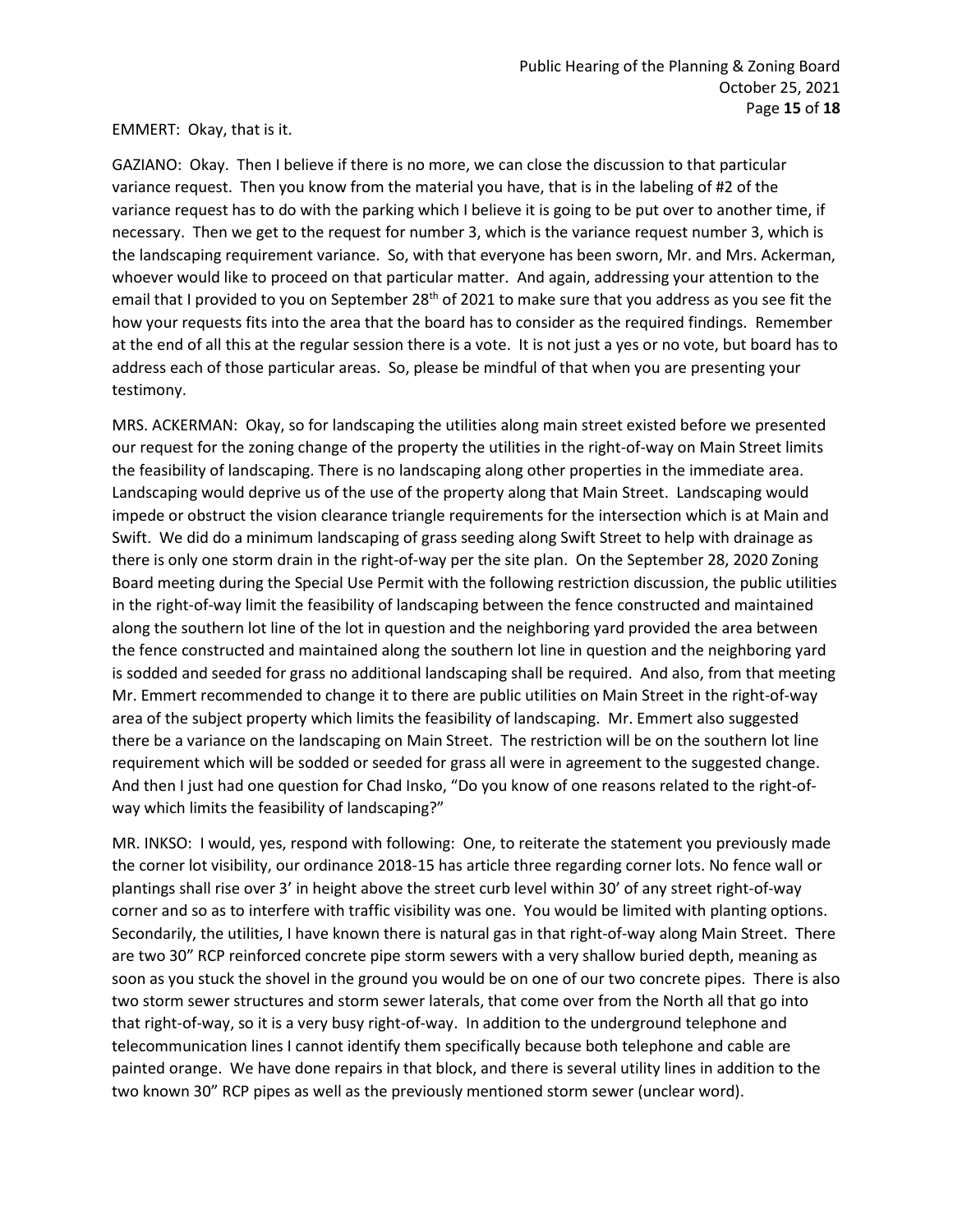MRS. ACKERMAN: Thank you, and we are done.

GAZIANO: Again, there are no objectors present. I just want to make sure online that there are no one that has come into the meeting who is an objector, and hearing none with that we would be open to any questions that the board would have.

BOOKER: This is Mike Booker; I have a question for the Ackerman's.

MRS. ACKERMAN: Okay, (pause). I am not hearing the question.

EUBANK: Mike, you look like you are frozen in place. Mike, I think you are unfrozen now, if you do not mind asking your question again.

BOOKER: Yeah, I lost my connection Frank. But I am back on now, I do not know if my question got through or not, did it?

EUBANK: No.

BOOKER: Okay, bear with me for just a second while I make sure I am connected.

EUBANK: We are hearing you fine right now.

BOOKER: Okay, thank you, can you hear me?

EUBANK: Yes.

BOOKER: Okay, my question is for Jason or Teresa Ackerman. Did they at any time submit a landscape plan from a landscape engineer?

MR. ACKERMAN: No, we did not.

BOOKER: Did you receive a waiver from any building official or public official with the Village of Winnebago to not submit that?

MR. ACKERMAN: No.

BOOKER: Thank you.

EUBANK: I have a question. Chad or Teresa and Jason do you know if there was any statement made to their engineering firm that would, that the firm would believe they did not need to include landscaping such as the board felt that they wouldn't need landscaping or anything like that.

MR. INSKO: I will answer, I will answer that again from the same dated letter. In that letter, letter dated August 17 letter from ARC Design, was a response letter. The village engineer and myself during a review period. The statement we had was there should be landscape, that Seth had upon review that there should be a landscape plan provided after discussion with myself, Public Works Director, the before mentioned reasons stated those requirements would not be expected to be enforced. They did have their own landscape architect from ARC Design. I will read their response, "Our landscape architect concurs. These statements, that after discussions with Mr. Insko, we are anticipating that the village board will agree, no further action on our part is anticipated".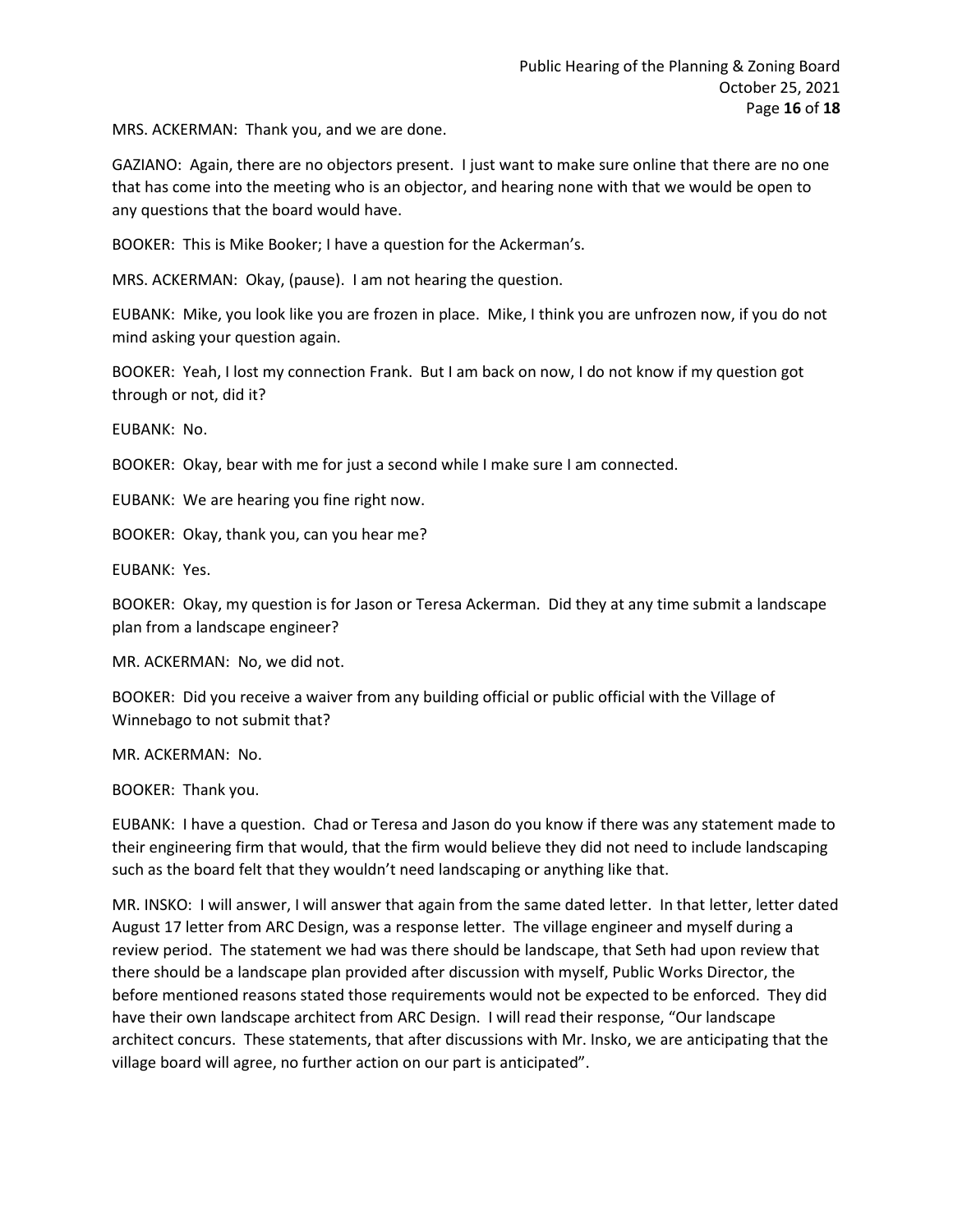GAZIANO: Again, the commentary that is coming from a third party the board cannot be consider, but if Mr. Insko has anything else that he can elaborate on, as to what he might have said to those individuals that testimony he can (muffled).

MR. INSKO: When asked the validity of a landscape plan, I did point out that I could be asked at anytime if it was reasonable, and for the reasons I previously presented I did not feel, and I felt I would be asked these questions at a much earlier point in time I was, I am, or was totally under the impression that this data got to the right places and this is a long gone part, but the statements I made were the same, that there was no criteria that could be met that satisfy our landscape plan in that area, and secondly the UDO chapter that addresses this does state that, I do not want to say it, outside the school, but basically the final say was up to the Building Inspector, and I do not know if the Building Inspector himself commented on that. I know there was discussion, but I know clearly that I had said to the Ackerman's, to the engineer, and very reachable to the village that I did not feel as though was property as applicable a landscape plan.

EUBANK: So, then it was relayed to the engineers, so the engineers would likely not have put the landscaping features on the plans due to that conversation, correct?

MR. INSKO: Correct. It was not on the original plan set during our review. Seth called out that it was not addressed. Conversation was had with myself, and responded to Seth and, I won't speak for Seth, but these same things were said, and he can tell you, any question you have, but this is an area in our UDO that calls out commercial and industrial, can be viewed as exempt because of reasons like this, if you read into it but, the conversation was had by myself, that there was no room for landscaping in our right-of-way on this project.

EUBANK: You do bring up a good point, Mr. Insko. When you refer to the landscaping ordinance, or landscaping requirements in our UDO. You mentioned about the building official having the right to waive any requirement, and it does state in here under Article 12.16 under Landscape Requirements that all the board members should have received when I sent out this afternoon. Under paragraph four item B that says waiver, that would be on page 12-16 of Article 12, it says "The Village Building Official may waive the requirement for a landscape plan in instances where the engineered site plan is not required, or in instances where the parking lot contains thirty (30) or fewer parking stalls. This does not waive the requirement to install landscaping in accordance with this article". But it does talk about the landscape plan, so there, by the absence of a plan, a landscape plan, by the engineer doesn't mean they did not do what they were supposed to, just means that plan could have been waived by the building official. They would still have to go forward with any landscaping they do not have to provide the plan, so I just want to point that out, they were deficient by not providing a plan in any case.

GAZIANO: Any questions from any Zoning Board members for this particular variance request?

EUBANK: Are we ready to close out this hearing?

GAZIANO: Mr. Van Sickle

VAN SICKLE: It seems so.

GAZIANO: Mr. Van Sickle is there anything else that you feel seems to be considered at this hearing?